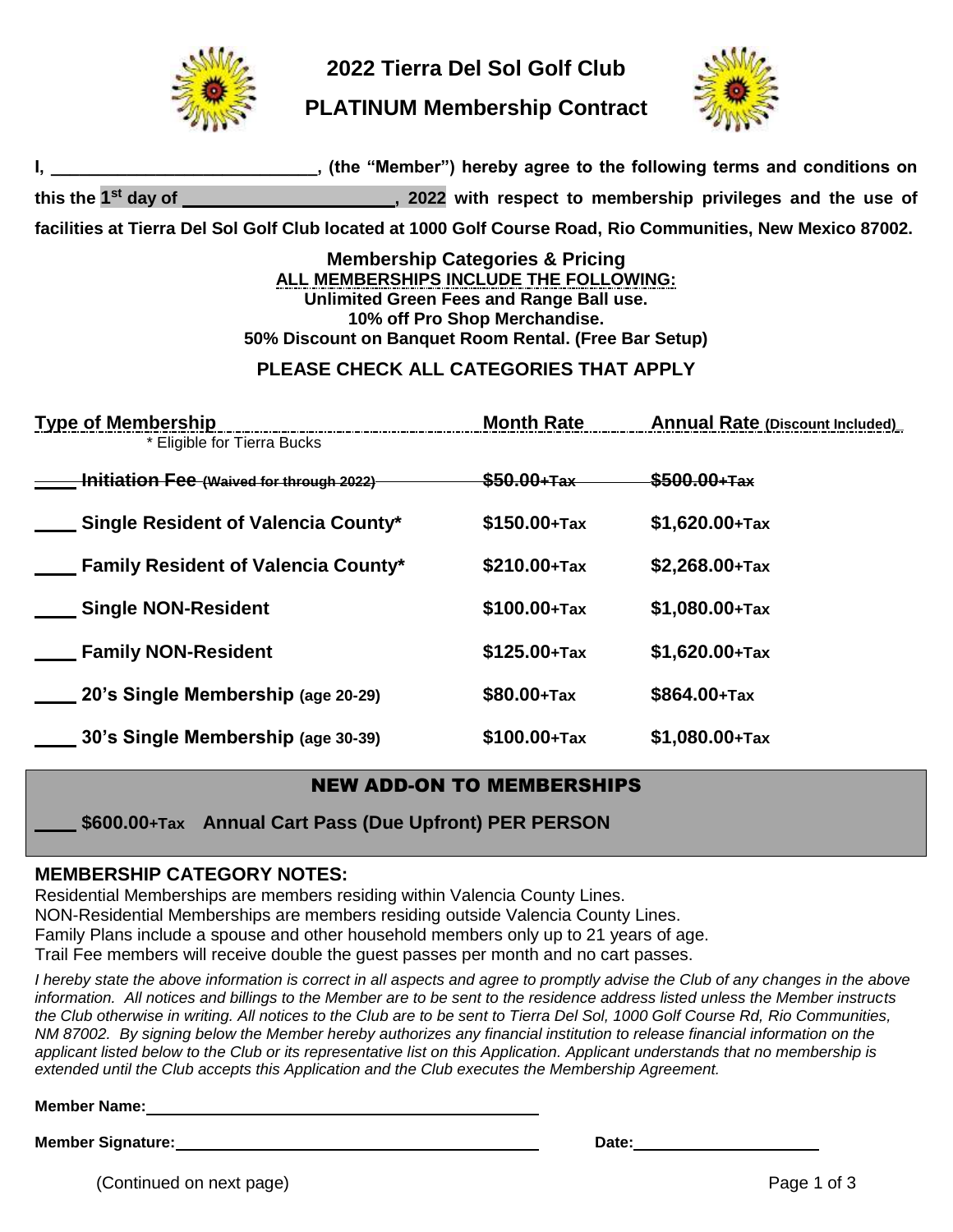### **2022 Tierra Del Sol Golf Club Platinum Membership Continued Terms and Conditions**

# *1.* **Membership Dues and Privileges \*\*\*Updated Change as of June 1, 2022\*\*\***

The membership category details are attached. Monthly membership dues are due by the 10<sup>th</sup> of each month and will be considered late after. Any dues paid after 10<sup>th</sup> of month will forfeit membership privileges until payments have been made. Any late dues are subject to a \$20 late fee. Members are entitled to unlimited golf and must pay any applicable cart fees should the member choose to use a golf cart. Tee Times can be made up to 14 days in advance for platinum members and standing member tee times can be arranged with pro shop. Standing tee times are not considered OPEN tee times on weekends, non-platinum members pay full guest rate prices. Please be advised that 51<sup>st</sup> members will have to pay full guest prices for standing member tee time groups. Talk to one of the PGA Professionals about special Guest rates for non-members (Requests made at least 24 hours in advance. Special Guest rates will not include standing tee time game play.

## *2.* **Membership Cart Fees and Regulations \*\*\*Updated Change as of June 1, 2022\*\*\***

Cart fees for 18 holes are \$20.00 and 9 holes are \$15.00. Senior 55+ will be \$15.00 for 18 holes and \$10.00 for 9 holes. If riding in a private members cart, you must still pay for cart fee. *Annual Cart Pass* PER PERSON are available for an upfront cost of \$600.00+tax which includes unlimited use of Tierra Del Sol carts. All cart fees are 1/2 the cart, if you are requesting to have your own cart, you will pay an additional \$20.00 fee playing 9 or 18 holes. Annual Cart Pass must follow the ½ cart policy.

## *3.* **Duration of Membership \*\*\*Updated Change as of June 1, 2022\*\*\***

The initial term of the Membership Agreement shall be twelve (12) months, effective the month entering this agreement (no pro-rated months). After the initial term has been completed, the membership will automatically continue until member decides to terminate their membership. Once a membership is terminated, to renew, the NEW membership with be subject to an initiation fee and a new initial term of (12) months. The membership period also includes unforeseen closures to golf course play through events including but not limited to weather closures, maintenance closures or governmental closures. You the member are still responsible for dues owed for during any closure.

#### *4.* **Right to Terminate Agreement \*\*\*Updated Change as of June 1, 2022\*\*\***

The Initial one-year membership is in effect the month you sign and execute the contract. If you would like to cancel your membership before the One-year membership expires, you will be required to pay 100% of the remaining period not yet paid. Exemptions to full payment of agreement will come from members' permanent/temporary medical hold period resulting in member's inability to play golf no longer or member has become deceased during the membership period. If membership is paid in full, proration from point of temporary medical hold to the point of full restoration of play, will extend membership accordingly. This membership automatically continues monthly after the Initial 12 month term, you may terminate at any time, but must send a write notice or email by the 15<sup>th</sup> day of the month prior to termination month. You may put your membership ON HOLD at any time after the initial 12 month term, but will still be charged for half price for monthly dues.

# *5.* **Failure of Payment**

The Club reserves the right to suspend Members from the club for unpaid dues.

(Continued on next page) example and the continued on next page 2 of 3